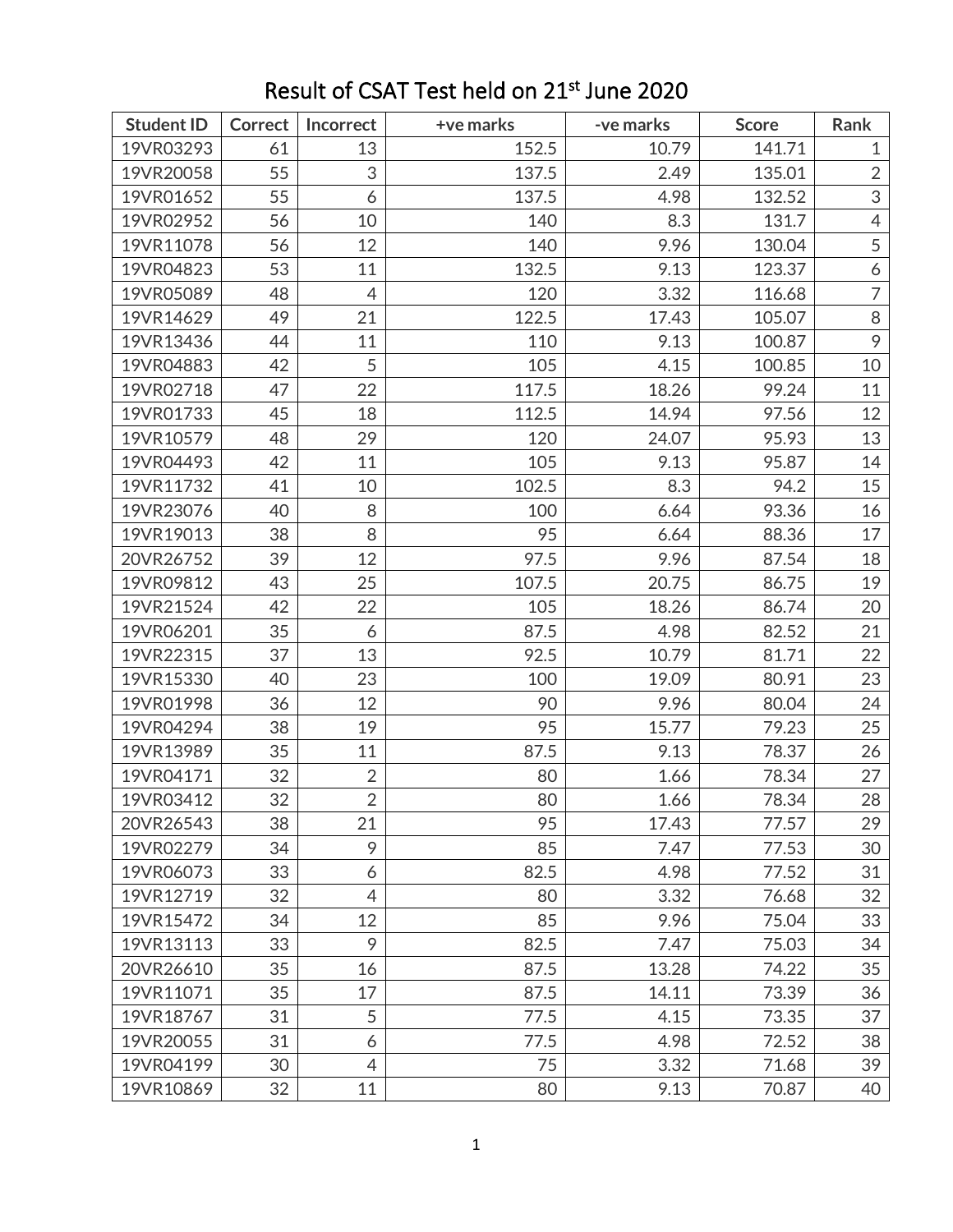| <b>Student ID</b> | <b>Correct</b> | Incorrect      | +ve marks | -ve marks | <b>Score</b> | Rank |
|-------------------|----------------|----------------|-----------|-----------|--------------|------|
| 19VR19307         | 31             | 8              | 77.5      | 6.64      | 70.86        | 41   |
| 19VR08861         | 29             | $\overline{2}$ | 72.5      | 1.66      | 70.84        | 42   |
| 19VR18924         | 32             | 12             | 80        | 9.96      | 70.04        | 43   |
| 19VR10806         | 31             | 9              | 77.5      | 7.47      | 70.03        | 44   |
| 20VR26499         | 31             | 9              | 77.5      | 7.47      | 70.03        | 45   |
| 19VR10648         | 33             | 17             | 82.5      | 14.11     | 68.39        | 46   |
| 19VR11053         | 33             | 19             | 82.5      | 15.77     | 66.73        | 47   |
| 19VR18514         | 31             | 13             | 77.5      | 10.79     | 66.71        | 48   |
| 19VR04848         | 29             | $\overline{7}$ | 72.5      | 5.81      | 66.69        | 49   |
| 19VR09987         | 27             | $\mathbf{1}$   | 67.5      | 0.83      | 66.67        | 50   |
| 19VR09253         | 32             | 19             | 80        | 15.77     | 64.23        | 51   |
| 19VR05727         | 27             | 5              | 67.5      | 4.15      | 63.35        | 52   |
| 19VR10160         | 34             | 27             | 85        | 22.41     | 62.59        | 53   |
| 20VR26587         | 31             | 18             | 77.5      | 14.94     | 62.56        | 54   |
| 19VR22171         | 31             | 19             | 77.5      | 15.77     | 61.73        | 55   |
| 19VR11731         | 28             | 10             | $70\,$    | 8.3       | 61.7         | 56   |
| 19VR18941         | 28             | 11             | 70        | 9.13      | 60.87        | 57   |
| 19VR12135         | 26             | 6              | 65        | 4.98      | 60.02        | 58   |
| 19VR23216         | 25             | 3              | 62.5      | 2.49      | 60.01        | 59   |
| 20VR26645         | 29             | 16             | 72.5      | 13.28     | 59.22        | 60   |
| 19VR16757         | 28             | 13             | 70        | 10.79     | 59.21        | 61   |
| 20VR26626         | 28             | 13             | 70        | 10.79     | 59.21        | 62   |
| 20VR26542         | 29             | 17             | 72.5      | 14.11     | 58.39        | 63   |
| 19VR15402         | 28             | 14             | 70        | 11.62     | 58.38        | 64   |
| 19VR04431         | 26             | 8              | 65        | 6.64      | 58.36        | 65   |
| 19VR19197         | 26             | 8              | 65        | 6.64      | 58.36        | 66   |
| 19VR01953         | 24             | $\overline{2}$ | 60        | 1.66      | 58.34        | 67   |
| 19VR09619         | 28             | 16             | 70        | 13.28     | 56.72        | 68   |
| 19VR10004         | 27             | 13             | 67.5      | 10.79     | 56.71        | 69   |
| 19VR06412         | 24             | $\overline{4}$ | 60        | 3.32      | 56.68        | 70   |
| 19VR15593         | 27             | 14             | 67.5      | 11.62     | 55.88        | 71   |
| 19VR20441         | 25             | 8              | 62.5      | 6.64      | 55.86        | 72   |
| 20VR26637         | 29             | 22             | 72.5      | 18.26     | 54.24        | 73   |
| 19VR03535         | 25             | 11             | 62.5      | 9.13      | 53.37        | 74   |
| 19VR16451         | 26             | 15             | 65        | 12.45     | 52.55        | 75   |
| 19VR03052         | 26             | 15             | 65        | 12.45     | 52.55        | 76   |
| 20VR26762         | 25             | 12             | 62.5      | 9.96      | 52.54        | 77   |
| 19VR09638         | 28             | 22             | 70        | 18.26     | 51.74        | 78   |
| 19VR11562         | 25             | 13             | 62.5      | 10.79     | 51.71        | 79   |
| 19VR03047         | 25             | 14             | 62.5      | 11.62     | 50.88        | 80   |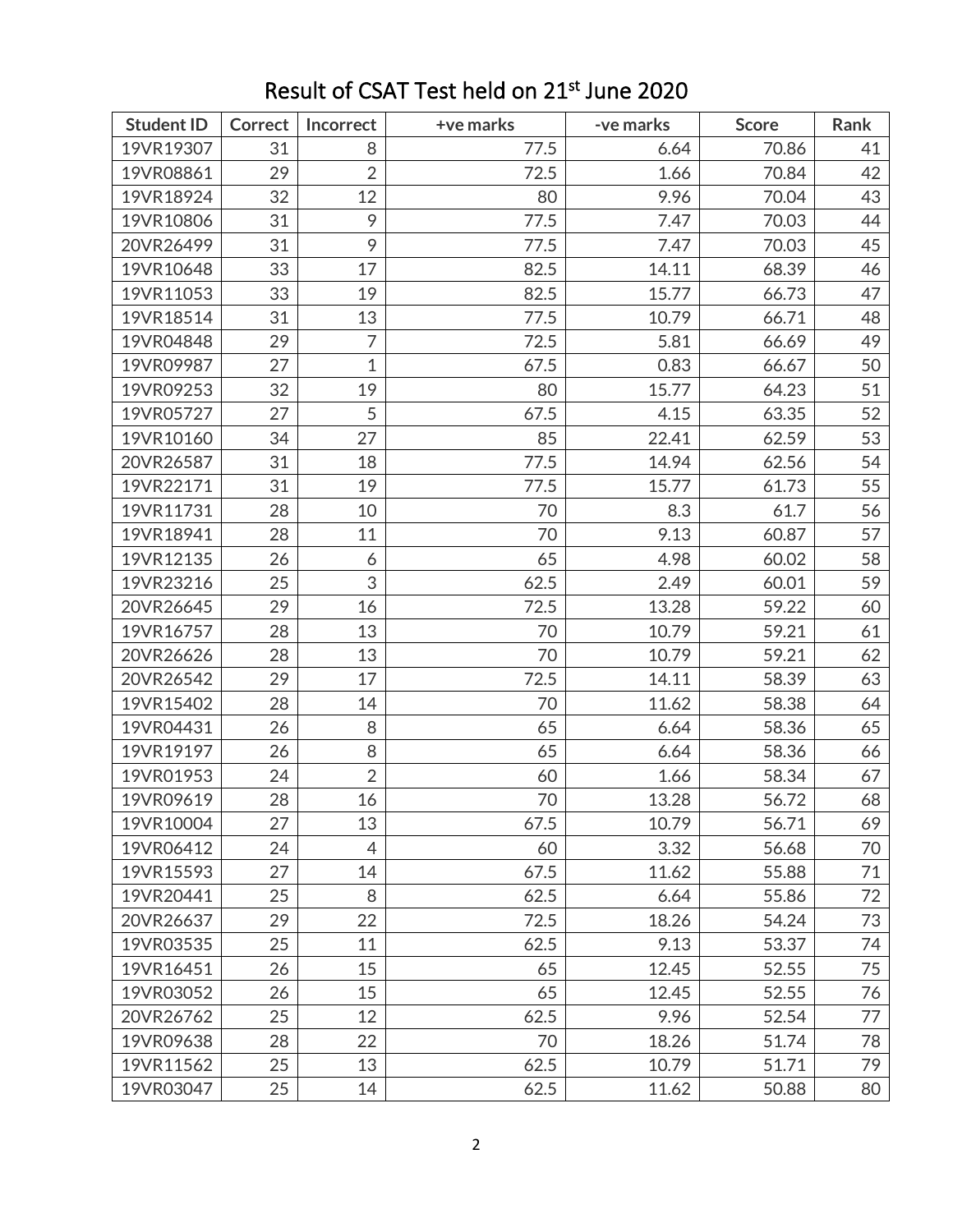| <b>Student ID</b> | <b>Correct</b> | Incorrect      | +ve marks | -ve marks | <b>Score</b> | Rank |
|-------------------|----------------|----------------|-----------|-----------|--------------|------|
| 19VR11427         | 24             | 11             | 60        | 9.13      | 50.87        | 81   |
| 20VR26766         | 23             | 8              | 57.5      | 6.64      | 50.86        | 82   |
| 19VR15604         | 22             | 5              | 55        | 4.15      | 50.85        | 83   |
| 19VR14866         | 24             | 12             | 60        | 9.96      | 50.04        | 84   |
| 19VR12119         | 23             | 9              | 57.5      | 7.47      | 50.03        | 85   |
| 19VR13600         | 22             | 6              | 55        | 4.98      | 50.02        | 86   |
| 19VR09766         | 22             | 6              | 55        | 4.98      | 50.02        | 87   |
| 19VR12060         | 21             | 3              | 52.5      | 2.49      | 50.01        | 88   |
| 19VR03526         | 24             | 13             | 60        | 10.79     | 49.21        | 89   |
| 19VR10925         | 25             | 17             | 62.5      | 14.11     | 48.39        | 90   |
| 19VR03248         | 24             | 14             | 60        | 11.62     | 48.38        | 91   |
| 19VR01735         | 26             | 21             | 65        | 17.43     | 47.57        | 92   |
| 20VR26779         | 24             | 15             | 60        | 12.45     | 47.55        | 93   |
| 19VR03650         | 23             | 12             | 57.5      | 9.96      | 47.54        | 94   |
| 19VR04082         | 21             | $\overline{7}$ | 52.5      | 5.81      | 46.69        | 95   |
| 19VR14089         | 26             | 23             | 65        | 19.09     | 45.91        | 96   |
| 19VR09959         | 24             | 17             | 60        | 14.11     | 45.89        | 97   |
| 20VR26614         | 27             | 27             | 67.5      | 22.41     | 45.09        | 98   |
| 19VR11467         | 24             | 18             | 60        | 14.94     | 45.06        | 99   |
| 20VR26546         | 24             | 18             | 60        | 14.94     | 45.06        | 100  |
| 19VR05342         | 21             | 9              | 52.5      | 7.47      | 45.03        | 101  |
| 19VR10232         | 27             | 28             | 67.5      | 23.24     | 44.26        | 102  |
| 19VR03006         | 25             | 23             | 62.5      | 19.09     | 43.41        | 103  |
| 19VR10742         | 20             | 8              | 50        | 6.64      | 43.36        | 104  |
| 20VR26639         | 19             | 5              | 47.5      | 4.15      | 43.35        | 105  |
| 19VR19591         | 20             | 9              | 50        | 7.47      | 42.53        | 106  |
| 19VR13624         | 26             | 28             | 65        | 23.24     | 41.76        | 107  |
| 19VR02058         | 24             | 22             | 60        | 18.26     | 41.74        | 108  |
| 19VR12193         | 25             | 26             | 62.5      | 21.58     | 40.92        | 109  |
| 19VR10372         | 22             | 17             | 55        | 14.11     | 40.89        | 110  |
| 19VR15071         | 17             | 5              | 42.5      | 4.15      | 38.35        | 111  |
| 19VR19238         | 26             | 34             | 65        | 28.22     | 36.78        | 112  |
| 19VR19549         | 17             | 8              | 42.5      | 6.64      | 35.86        | 113  |
| 19VR24904         | 17             | 8              | 42.5      | 6.64      | 35.86        | 114  |
| 19VR00201         | 22             | 24             | 55        | 19.92     | 35.08        | 115  |
| 19VR18680         | 22             | 24             | 55        | 19.92     | 35.08        | 116  |
| 19VR15204         | 18             | 12             | 45        | 9.96      | 35.04        | 117  |
| 19VR12503         | 18             | 13             | 45        | 10.79     | 34.21        | 118  |
| 19VR00901         | 17             | 10             | 42.5      | 8.3       | 34.2         | 119  |
| 19VR00721         | 24             | 32             | 60        | 26.56     | 33.44        | 120  |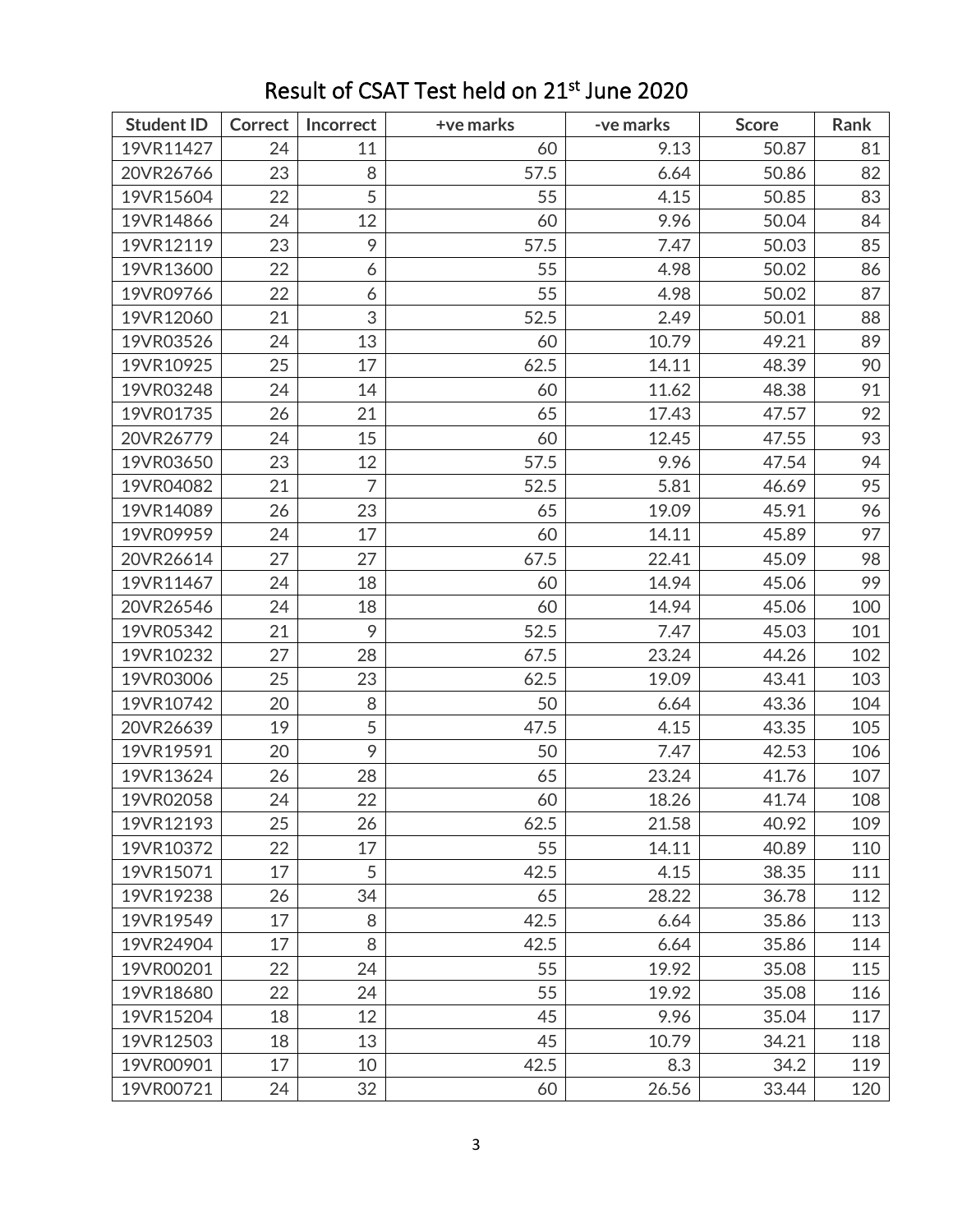| <b>Student ID</b> | <b>Correct</b> | Incorrect      | +ve marks | -ve marks   | <b>Score</b> | Rank |
|-------------------|----------------|----------------|-----------|-------------|--------------|------|
| 19VR11387         | 13             | $\mathbf 0$    | 32.5      | $\mathbf 0$ | 32.5         | 121  |
| 19VR20034         | 22             | 28             | 55        | 23.24       | 31.76        | 122  |
| 19VR12360         | 21             | 25             | 52.5      | 20.75       | 31.75        | 123  |
| 19VR18635         | 19             | 19             | 47.5      | 15.77       | 31.73        | 124  |
| 19VR12332         | 18             | 16             | 45        | 13.28       | 31.72        | 125  |
| 19VR12988         | 17             | 13             | 42.5      | 10.79       | 31.71        | 126  |
| 19VR16459         | 16             | 10             | 40        | 8.3         | 31.7         | 127  |
| 19VR11604         | 24             | 35             | 60        | 29.05       | 30.95        | 128  |
| 19VR02534         | 18             | 17             | 45        | 14.11       | 30.89        | 129  |
| 19VR11780         | 15             | 8              | 37.5      | 6.64        | 30.86        | 130  |
| 19VR17009         | 15             | 9              | 37.5      | 7.47        | 30.03        | 131  |
| 19VR16539         | 22             | 31             | 55        | 25.73       | 29.27        | 132  |
| 19VR01698         | 19             | 23             | 47.5      | 19.09       | 28.41        | 133  |
| 19VR10498         | 20             | 27             | 50        | 22.41       | 27.59        | 134  |
| 19VR13140         | 19             | 24             | 47.5      | 19.92       | 27.58        | 135  |
| 19VR02270         | 14             | 9              | 35        | 7.47        | 27.53        | 136  |
| 19VR19889         | 15             | 13             | 37.5      | 10.79       | 26.71        | 137  |
| 19VR09978         | 16             | 17             | 40        | 14.11       | 25.89        | 138  |
| 19VR20492         | 13             | 8              | 32.5      | 6.64        | 25.86        | 139  |
| 19VR00475         | 18             | 24             | 45        | 19.92       | 25.08        | 140  |
| 19VR01834         | 16             | 18             | 40        | 14.94       | 25.06        | 141  |
| 19VR02315         | 18             | 25             | 45        | 20.75       | 24.25        | 142  |
| 19VR14338         | 13             | 10             | 32.5      | 8.3         | 24.2         | 143  |
| 19VR16901         | 18             | 26             | 45        | 21.58       | 23.42        | 144  |
| 19VR12635         | 13             | 12             | 32.5      | 9.96        | 22.54        | 145  |
| 19VR19908         | 12             | 9              | 30        | 7.47        | 22.53        | 146  |
| 20VR26600         | 12             | 9              | 30        | 7.47        | 22.53        | 147  |
| 19VR19889         | 17             | 26             | 42.5      | 21.58       | 20.92        | 148  |
| 19VR13899         | 11             | 8              | 27.5      | 6.64        | 20.86        | 149  |
| 19VR24798         | 10             | 5              | 25        | 4.15        | 20.85        | 150  |
| 19VR00485         | 14             | 18             | 35        | 14.94       | 20.06        | 151  |
| 19VR22913         | 25             | 55             | 62.5      | 45.65       | 16.85        | 152  |
| 19VR10243         | 8              | $\overline{4}$ | 20        | 3.32        | 16.68        | 153  |
| 19VR16934         | 9              | 10             | 22.5      | 8.3         | 14.2         | 154  |
| 20VR26621         | 6              | $\mathbf 1$    | 15        | 0.83        | 14.17        | 155  |
| 19VR10577         | 9              | 11             | 22.5      | 9.13        | 13.37        | 156  |
| 19VR13629         | 8              | 10             | 20        | 8.3         | 11.7         | 157  |
| 19VR03138         | $\overline{7}$ | $\overline{7}$ | 17.5      | 5.81        | 11.69        | 158  |
| 19VR14753         | 6              | 5              | 15        | 4.15        | 10.85        | 159  |
| 19VR05755         | 6              | 5              | 15        | 4.15        | 10.85        | 160  |